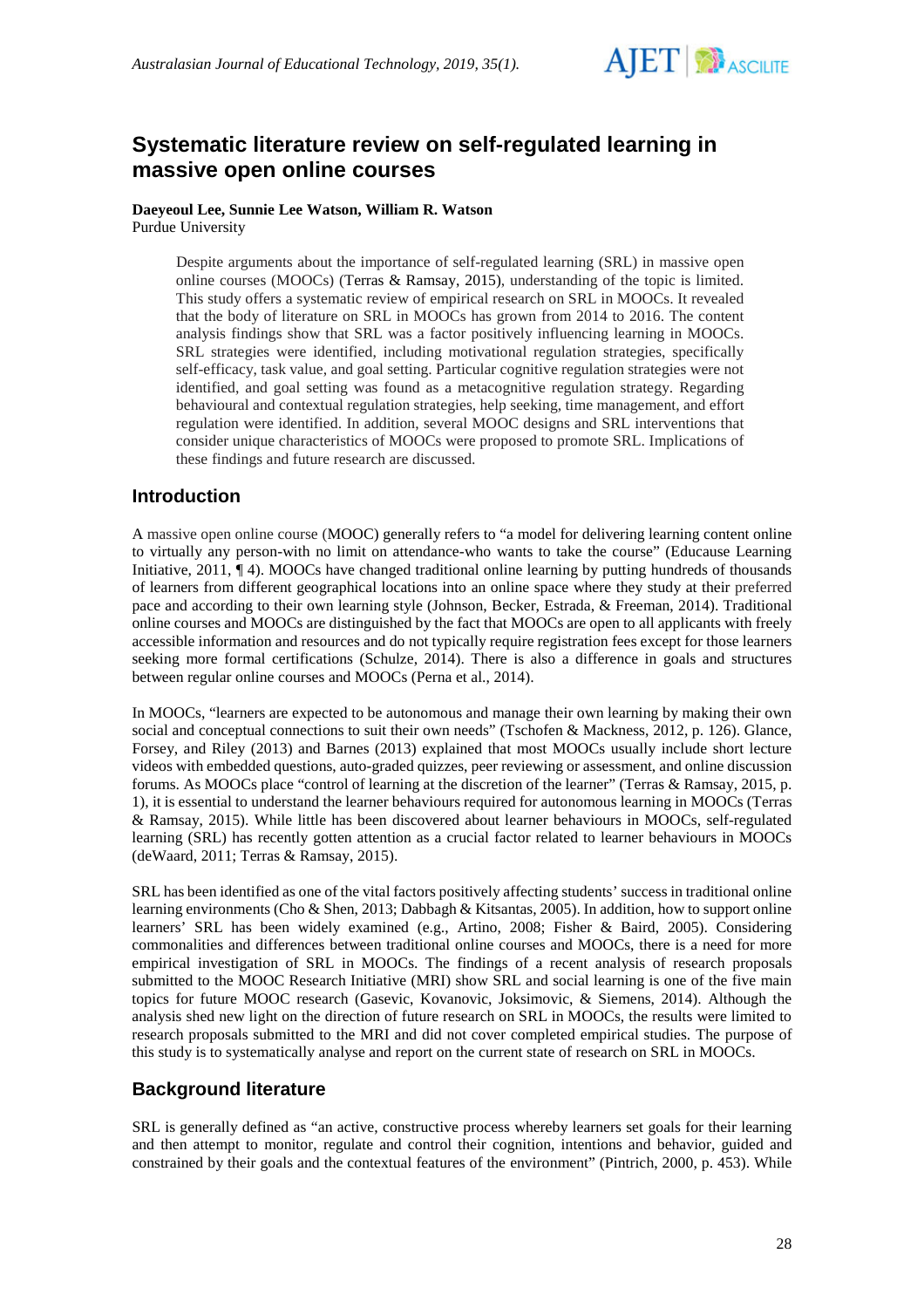

researchers have developed several SRL models with different constructs (e.g., Boekaerts, 1996; Butler & Winne, 1995; Schunk, 1989 Zimmerman, 2000a), Pintrich (2000) developed a model classifying phases that other SRL models commonly shared (e.g., Zimmerman, 2000a) and areas for SRL. The model explains different aspects of SRL according to four phases: forethought, planning and activation; monitoring; control and reaction; and reflection.

The first phase of Pintrich's (2000) model consists of goal setting, planning, and activation of prior knowledge of the task, the context, and the self in connection to the task. The second phase involves monitoring processes. The third phase consists of controlling and regulating different parts of the task, the context, and the self. And the fourth phase consists of reaction and reflection on the task, the context, and the self. Areas of SRL consist of motivation/affect, cognition, behaviour, and context. SRL strategies identified in Pintrich, Smith, Garcia, and McKeachie's (1991) study are categorised in these areas. Motivational regulation includes intrinsic goal orientation, extrinsic goal orientation, control belief, selfefficacy, and text anxiety. Cognitive and metacognitive regulation consists of rehearsal, elaboration, organisation, critical thinking, and metacognitive self-regulation, which consists of monitoring, regulating, and planning, including goal setting and task analysis. Behavioural and contextual regulation are composed of time and study environment, effort regulation, peer learning, and help seeking.

SRL has been identified as one of the important factors for students' success in traditional online learning environments (Cho & Shen, 2013). The findings of review research investigating empirical literature published from 1994 to 2006 indicated that self-efficacy had a positive correlation with the use of learning strategies, satisfaction with online courses, the likelihood of enrolling in future online courses, and academic performance (Artino, 2007). Broadbent and Poon's (2015) systematic review of research investigating SRL strategies related to academic achievement in online higher education settings published from 2004 to December 2014 found that time management, metacognition, effort regulation, and critical thinking had significant positive correlations with academic achievement in online higher education.

In terms of theoretical frameworks used in studies on SRL in online learning environments, the social cognitive model of SRL was particularly useful in analysing SRL and students' success in traditional online courses (Artino, 2007). According to social cognitive models of SRL (Schunk, 1989; Zimmerman, 2000a), learning occurs with reciprocal interaction between personal variables such as self-efficacy, behavioural variables such as use of learning strategies, and environmental variables. Using social cognitive models of SRL, studies on SRL in traditional online learning have focused on motivational components, especially self-efficacy and task value and the relationship between variables (Artino, 2007).

# **Methods**

## **Procedure**

This research was conducted based on the procedures of systematic reviews in social science, proposed by Petticrew and Roberts (2008). Systematic reviews are defined as literature reviews that stick closely to "a set of scientific methods that explicitly aim to limit systematic error (bias), mainly by attempting to identify, appraise and synthesize all relevant studies (of whatever design) in order to answer a particular question (or set of questions)" (Petticrew & Roberts, 2008, p. 9). The study followed Petticrew and Roberts' (2008) seven stages of systematic review: defining the research questions or the hypothesis, determining the types of studies, conducting a comprehensive literature search, screening the search results, appraising the included studies, and synthesising the studies and assessing heterogeneity among the studies. The study also incorporated snowball methods (Greenhalgh & Peacock, 2005), which were used after the fifth stage, and involved reviewing citations and references of the studies included in the systematic review.

For this study, first, research questions were clearly defined. The following research questions were drawn from the literature on SRL in traditional online learning environments:

- (1) What is the status of studies on SRL in MOOCs published from 2008 to 2016?
- (2) What effects of SRL on learning in MOOCs have been identified?
- (3) What SRL strategies have been identified in the studies on SRL in MOOCs?
- (4) What supports have been suggested to promote SRL in MOOCs?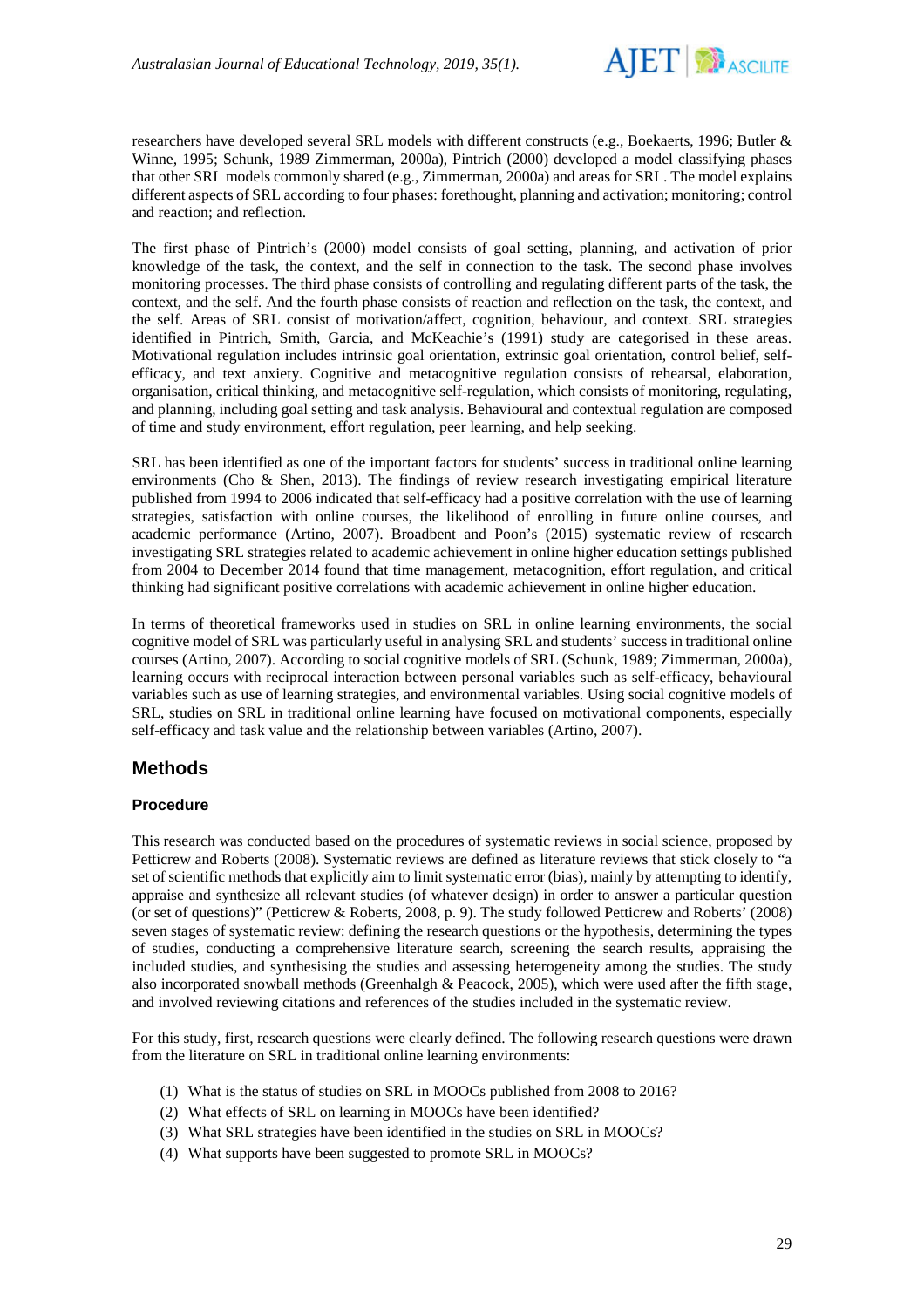

Second, criteria were established to determine the types of studies. Papers were limited to studies written in English and published in peer-reviewed journals in order to focus on quality, practicality and accessibility. The publication years were limited to between 2008 and 2016 based on the fact that academic papers on MOOCs first began to emerge in 2008 (Downes, 2008). In addition, inclusion and exclusion criteria were defined to screen the results of the search and select the most appropriate studies. Table 1 shows the inclusion and exclusion criteria that were set.

#### Table 1

*Inclusion and exclusion criteria*

| <b>Inclusion criteria</b>                       | <b>Exclusion criteria</b>                       |
|-------------------------------------------------|-------------------------------------------------|
| Empirical studies investigating SRL in MOOC     | Empirical studies examining SRL outside of      |
| learning environment                            | MOOC learning environment                       |
| Empirical studies partially examining SRL in    | Articles that present the same subcomponents of |
| MOOC learning environment                       | SRL but were grounded in other theories         |
| Empirical studies that use SRL as a theoretical | Papers that provide only abstract               |
| framework                                       |                                                 |
| Empirical studies that apply components of SRL  | Papers that are presentation materials          |
| Publications that represent subcomponents of    | Papers that do not offer study results          |
| SRL based on the SRL theory                     |                                                 |
| Articles that provide results                   | Duplicate report of the same study              |
| Approved manuscripts which meet above           |                                                 |
| inclusion criteria                              |                                                 |

### **Databases and search terms**

After determining the types of studies to include or exclude, several databases and search terms were chosen to carry out the literature search. The search was modelled after a previous systematic review on SRL in online learning environments, which was conducted by Broadbent and Poon (2015). In terms of databases, the following databases were used for searching: Education Source, Education Full text, CINAHL, MEDLINE, ERIC, PsycINFO, PsycARTICLES, Web of Science, and Google Scholar. With respect to search terms, a total of 23 search terms were used to comprise the search strings with the following Boolean expression (A1 OR A2 OR A3…OR A23) AND (B1 OR B2). Search terms for SRL were partially adapted from Broadbent and Poon's (2015) study. The asterisk was used in the search terms to broaden a search by discovering words that begin with the same letters. Table 2 shows the terms that were used for searching.

Table 2

| Search terms                         |                                 |
|--------------------------------------|---------------------------------|
| A1. Self regulat* learning strategy* | B1. Massive Open Online Course* |
| A2. Metacog $*$                      | B <sub>2</sub> . MOOC*          |
| A3. Learning strategy*               |                                 |
| A4. Self regulat*                    |                                 |
| A5. Rehearsal                        |                                 |
| A6. Elaboration                      |                                 |
| A7. Critical thinking                |                                 |
| A8. Monitoring                       |                                 |
| A9. Time management                  |                                 |
| A10. Effort regulation               |                                 |
| A11. Peer learning                   |                                 |
| A12. Help seeking                    |                                 |
| A13. Goal setting                    |                                 |
| A14. Environment structur*           |                                 |
| A15. Self efficacy                   |                                 |
| A <sub>16</sub> . Task value         |                                 |
| A17. Planning                        |                                 |
| A18. Intrinsic goal orientation      |                                 |
| A19. Extrinsic goal orientation      |                                 |
| A20. Control belief                  |                                 |
| A21. Test anxiety                    |                                 |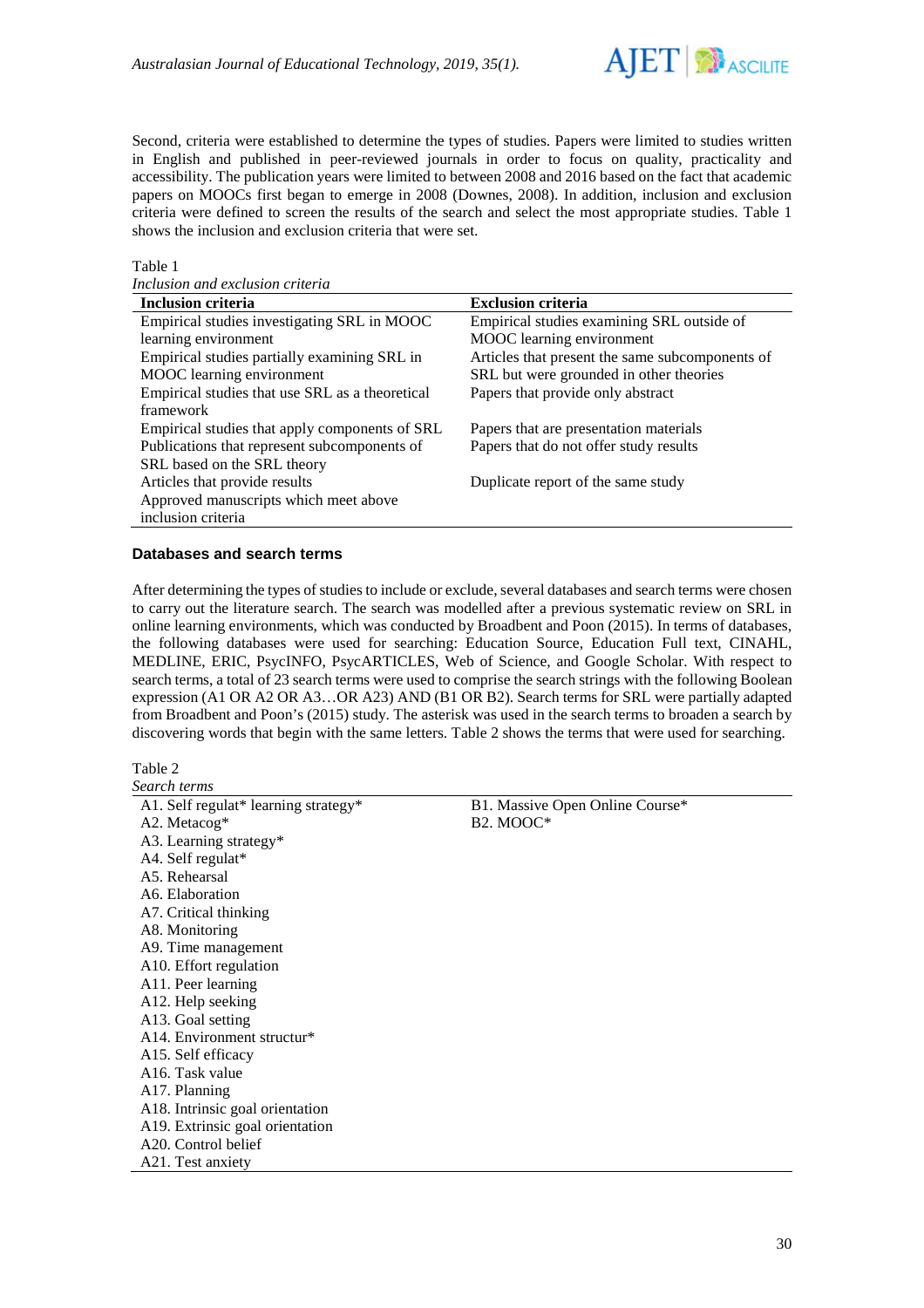

## **Search results**

Papers on SRL in MOOCs were searched through a Midwestern university's library website and the Google Scholar website. In October 2016, the search of the selected databases was completed. The search query resulted in 1467 hits in Education Source, Education Full text, CINAHL, MEDLINE, ERIC, PsycINFO, and PsycARTICLES. It also resulted in 295 hits in Web of Science. In addition, there were 510 hits in Google Scholar according to relevance. In the first selection step, titles, keywords, and abstracts of searched articles were read and the inclusion criteria were applied to screen the inappropriate articles. Through this process, many articles were eliminated, and a total of 47 articles remained: 15 (Education Source, Education Full text, CINAHL, MEDLINE, ERIC, PsycINFO, and PsycARTICLES), 7 (Web of Science), 0 (Dissertations & Theses), and 25 (Google Scholar). In the second selection step, titles and abstracts as well as contents of the 47 articles were read. Using the inclusion and exclusion criteria, 8 articles were excluded from the Education Source, Education Full text, CINAHL, MEDLINE, ERIC, PsycINFO, and PsycARTICLES. And an additional 19 articles were also excluded: 6 articles from Web of Science and 13 articles in Google Scholar. In the third step, the snowballing technique was performed on the remaining 20 articles. Reference lists of the 20 articles were scanned and citations to the papers were also tracked through the Web of Science database. This process resulted in an additional 3 articles. Two papers were excluded based on the exclusion criteria; one paper was presentation material, while another provided only the abstract. In the final step, the snowballing technique was implemented on the two papers, which gave rise to an additional paper. However, this paper was excluded as it did not provide study results. Finally, a total of 21 articles was selected as the most appropriate studies in this systematic review.

# **Results and discussions**

Based on the research questions that were defined, the contents of the 21 articles were analysed. The results and discussions are provided below.

## **RQ1: What is the status of studies on SRL in MOOCs published from 2008 to 2016?**

Twenty out of 21 studies on SRL in MOOCs were published from 2014 to 2016. One paper was an approved manuscript which would be published in 2017. Among the total of 21 studies, two papers were published in 2014 and 7 papers were published in 2015. In addition, 11 papers were published in 2016. These results indicate that the topic of SRL in MOOCs has increasingly received attention from researchers and educators, and the body of empirical research on SRL in MOOCs has been growing, particularly since 2014. These findings are consistent with previous findings that SRL is one of the main themes of future research on MOOCs (Gasevic et al., 2014).

## **RQ 2: What effects of SRL on learning in MOOCs have been identified?**

Two studies show the effectiveness of SRL on MOOCs. In Magen-Nagar and Cohen's (2016) study, the results of the structural equation modelling path analysis show that learning strategy was a significant mediator for motivation and a sense of academic achievement in a MOOC for high-school students in flipped classroom settings. Kizilcec, Pérez-Sanagustín, and Maldonado (2016) found that goal setting and strategic planning were significant positive predictors of learners' goal achievement for three personal course goals: earning a course certificate, completing assessment, and watching lectures in the course. In addition, they discovered that learners who reported a high level of SRL skills in goal setting, strategic planning, self-evaluation, task strategies, and elaboration were apt to revisit course materials, especially in course assessment. Studies on SRL in regular online learning found that SRL has positive effects on academic achievements (Artino, 2007). On the other hand, findings in this review show that SRL positively affects a sense of academic achievement, as well as motivation and learner behaviours. In light of these findings, MOOC instructors and designers should recognise the importance of SRL in MOOCs and should be able to support learners' SRL in MOOCs.

## **RQ 3: What SRL strategies have been identified in the studies on SRL in MOOCs?**

### *Motivational regulation strategies: Self-efficacy and task value*

Self-efficacy is defined as one's own beliefs in the ability to compete academic tasks (Pintrich, 1999). Five studies reported findings about self-efficacy. Three out of the 5 studies indicated that MOOC learners have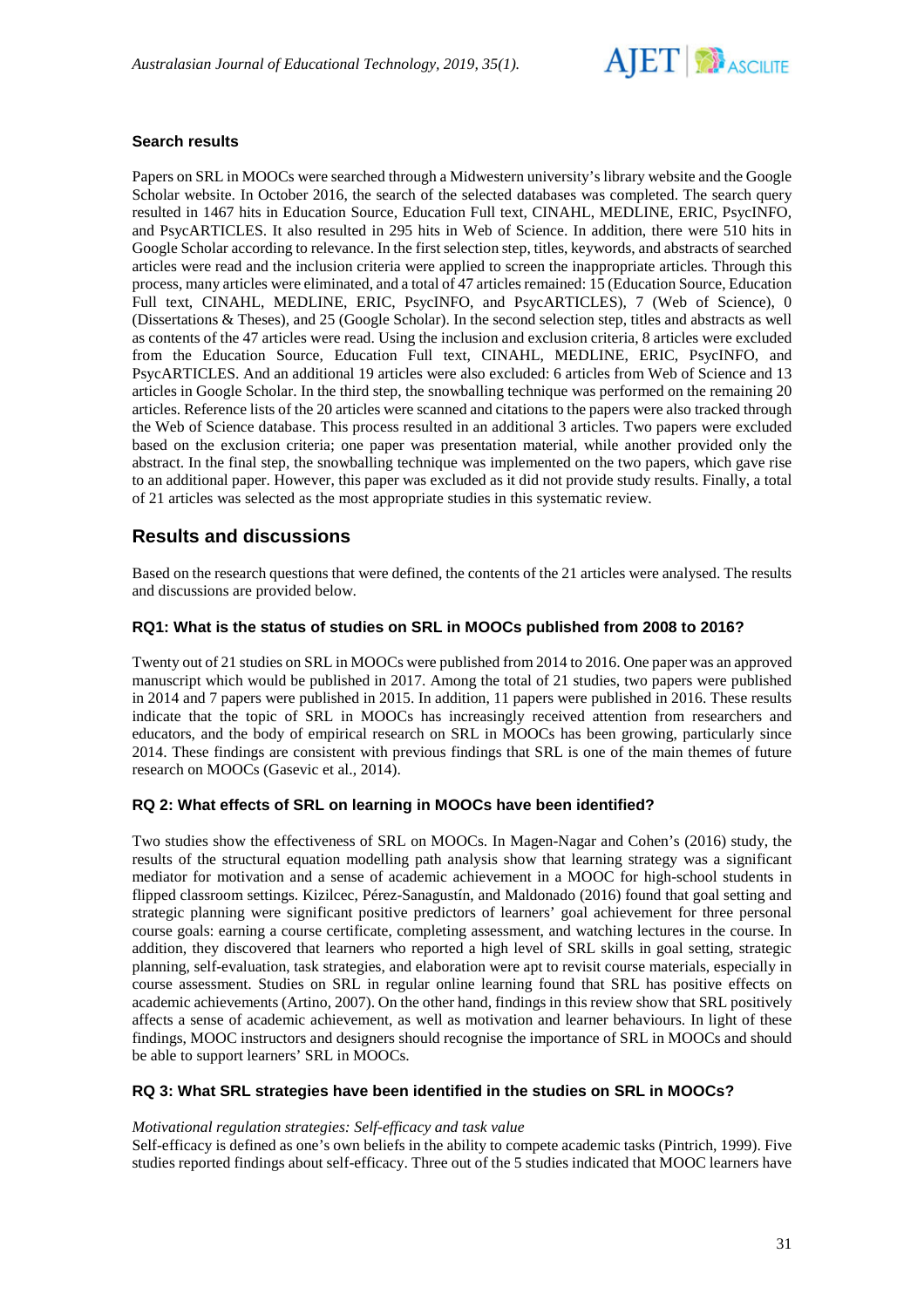

high self-efficacy. Littlejohn, Hood, Milligan, and Mustain (2016) found that participants who were working as data professionals both with overall high SRL levels and low SRL levels had high self-efficacy scores in the Self-Regulated Learning at Work Questionnaire (SRLWQ). According to Morales Chan, Hernandez Rizzardini, Barchino Plata, and Amelio Medina (2015), all participants recorded high selfefficacy scores in the Motivated Strategies for Learning Questionnaire (MSLQ) in their SRL profiles. The results of the interviews in Milligan and Littlejohn's (2016) study indicate that 28 out of 35 participants identified as health professionals mentioned their high self-efficacy.

Findings from two studies provide evidence that self-efficacy is highly connected to familiarity with the task (Zimmerman, 2000b). The results of the interviews in a study by Littlejohn et al. (2016) revealed that high self-efficacy scores particularly relate to previous exposure to MOOC content. Hood, Littlejohn, and Milligan (2015) also found that the most significant difference in self-efficacy scores in SRLWQ in a MOOC on teaching data science was between learners who were data professionals and those who were not. In addition, the results revealed that familiarity with MOOC platforms was also related to high levels of self-efficacy (Littlejohn et al., 2016). This is explained by the concept of online technologies selfefficacy, which has been actively examined in traditional online learning (Artino, 2007). Learners who feel comfortable with MOOCs do not need to spend much time figuring out how to watch lecture videos, use discussion boards, and assess peers' performances and feel confident in their ability to complete tasks in MOOCs.

In addition, self-efficacy for English was identified as a new form of self-efficacy. Liang-Yi (2015) found that there was a positive correlation between non-English learners' self-efficacy for English and cognitive learning strategies and motivation strategies. In traditional online SRL studies, many researchers have explored how the subcomponents of SRL relate to each other as well as how SRL relates to academic achievements as reviewed in Artino (2007). However, little has been uncovered about self-efficacy for English and SRL in traditional online learning environments. Considering that most MOOCs are offered in English and people around the world take them (Daniel, Cano, & Cervera, 2015), non-native English learners' self-efficacy for English could be one of the factors influencing learner behaviours in MOOCs. Therefore, the findings of Liang-Yi's (2015) study suggest that MOOC practitioners could consider selfefficacy for English as one of the unique characteristics of MOOC learners when they design a MOOC offered in English.

Task value refers to beliefs about the importance of the task and interest in the task (Pintrich, 1999). Findings from two studies demonstrated task value. According to Morales Chan et al. (2015), the highest mean values of MSLQ were shown in task value, and there was a significant positive correlation between the task value, intrinsic goal orientation, and self-efficacy. In addition, qualitative findings specifically showed what values learners who have high levels of SRL place on tasks. The results of interviews in a study by Littlejohn et al. (2016) indicated that learners who worked as data professionals with high SRL levels placed greater value on the acquisition of skills and content knowledge in a MOOC than those with low SRL levels. Learners with high SRL levels were also more likely to connect the value of learning in a MOOC with professional contexts and roles because they perceived the usefulness of what they learned in the MOOC for their workplace. In light of these findings, it behooves MOOC instructors and designers to provide opportunities for learners to recognise the usefulness of MOOC content or how the content aligns with their interests so that learners recognise the task value.

In summary, studies on SRL in MOOC settings have investigated the extent to which learners have selfefficacy, task value, the values they place on MOOC learning, and what is related to their self-efficacy. On the other hand, studies on SRL in traditional online settings have focused on the relationships between variables such as self-efficacy, task value, and academic performances (Artino, 2007). This difference may be attributed to different theoretical frameworks. While social cognitive models of SRL have been mainly used in regular online courses, SRL models based on varied constructs (e.g., Pintrich, 2000; Zimmerman, 2000a) have been adopted in the selected studies. In addition, as SRL in the workplace has been increasingly emphasised (Margaryan, Littlejohn, & Milligan, 2013), professionals' motivational regulation strategies in MOOC environments have actively been investigated. MOOC practitioners and researchers could promote the forethought and planning phase for MOOC learning by considering self-efficacy and task value.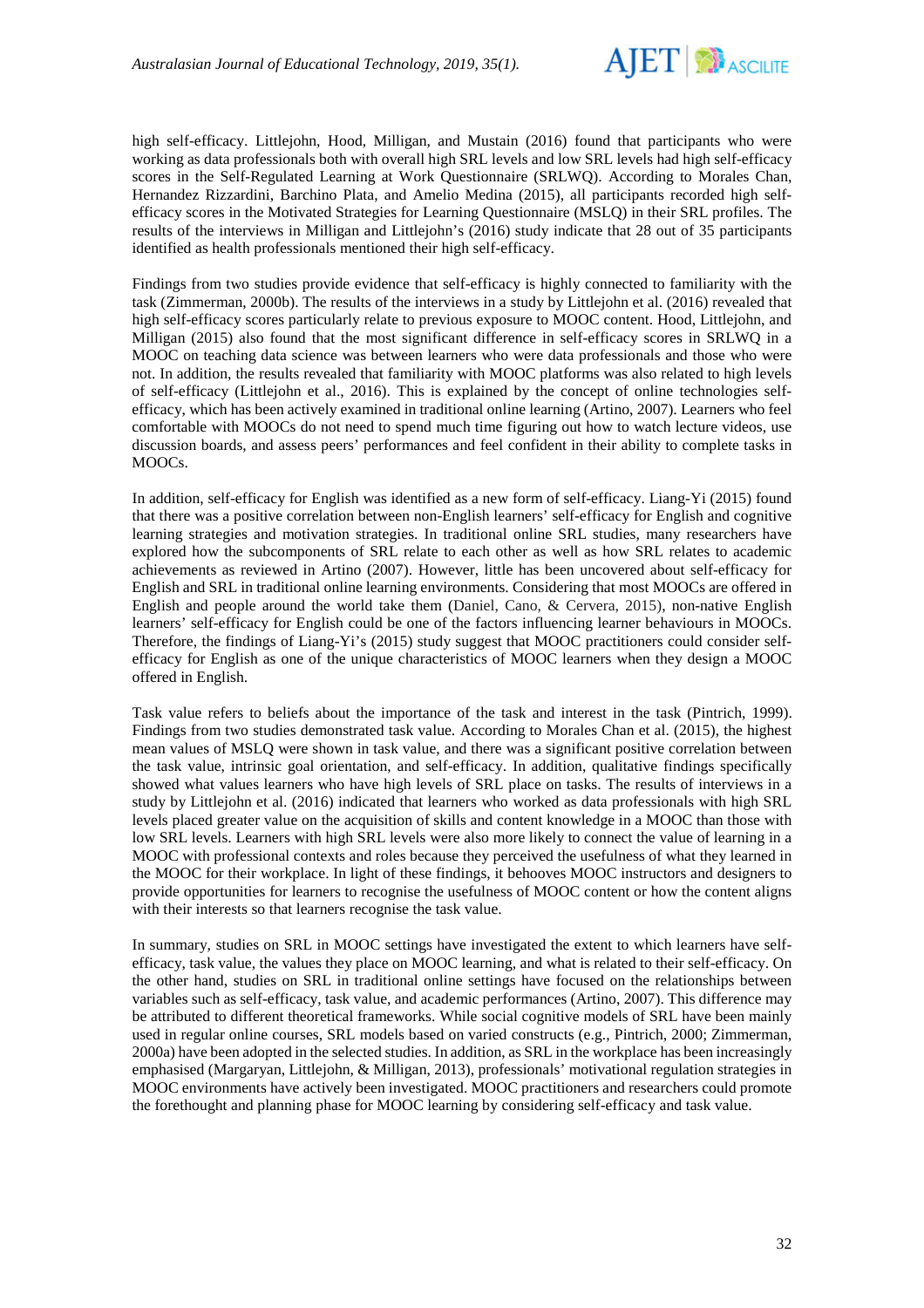

#### *Cognitive and metacognitive regulation strategies: Goal setting*

Cognitive regulation strategies consisting of rehearsal, elaboration, organisation, and critical thinking were not identified in the selected studies. However, task strategy, which is regarded as a cognitive regulation strategy, was examined in three studies (Hood et al., 2015; Littlejohn et al., 2016; Milligan & Littlejohn, 2016). Littlejohn et al. (2016) discovered through interviews that high SRL level learners who identified as data professionals were apt to have more flexibility in their approach to learning and determined their learning paths by themselves. In contrast, low SRL level learners were more apt to be linear and followed a structured approach to learning. Hood et al. (2015) found that learners who identified as data professionals had higher scores in task strategy in SRLWQ than those who took a MOOC for higher education qualifications. In Milligan and Littlejohn's (2016) study, 20 out of 35 participants stated in interviews that they took notes while taking a MOOC. However, there were differences between learners in terms of approach to learning. In terms of modification of learning approach, 20 out of 35 stated that they did not change their approach to the course because of their familiarity with the content and previous experiences with taking MOOCs. On the other hand, 15 out of 35 participants responded that they had changed their approach to learning while taking a MOOC.

Goal setting refers to setting task-specific goals that can provide guidance for cognition and metacognition (Pintrich et al., 1991). Five studies reported findings about goal setting. Findings of two studies showed that there are significant differences in the types of goals set. A study by Littlejohn et al. (2016) revealed that 12 out of 16 data professionals with high SRL levels mentioned in interviews that their goals focused on improving skills and knowledge in data science, which were tied to their workplace. In contrast, 7 out of 16 data professionals with low SRL levels tended to have goals related to extrinsic motivation, including certifications. In Milligan and Littlejohn's (2016) study, 28 out of 35 health professionals taking a MOOC responded that they set specific goals for a MOOC. The results of interviews revealed that the type of goals significantly varied, including extrinsic outcomes and specific goals related to course content or intrinsic benefits of learning to their career, current role or personal satisfaction. Another two studies showed that goal setting positively affected MOOC learning. The results of Jo, Tomar, Ferschke, Rose, and Gasevic's (2016) study revealed that learners following appropriate goal setters participated longer in a MOOC, actively engaged in hands-on learning activities, and tended to review previous course materials more. Kizilcec, Pérez-Sanagustín, and Maldonado (2017) found that goal setting and strategic planning predicted learners' goal achievement for personal course goals. The results of a study by Onah and Sinclair (2016) indicated that 27 undergraduate students taking a blended MOOC had mean scores of 3.6 in the Online Self-regulated Learning Questionnaire (OSLQ) developed by Barnard, Lan, To, Paton, and Lai (2009). Based on findings about goal setting, it is recommended that MOOC instructors and designers provide activities where learners set their own goals for MOOCs even if the individuals' goals vary considerably.

In summary, cognitive regulation strategies were not identified and goal setting was identified as a metacognitive regulation strategy. These do not align with findings of a review study on SRL in regular online settings, which showed that rehearsal, elaboration, and organisation, critical thinking, metacognition were actively examined to identify if they are related to academic achievements (Broadbent & Poon, 2015). This inconsistency is explained by different conceptualisations of SRL. The selected three studies used Zimmerman's (2000a) model of SRL, which includes task strategy as a subprocess. However, findings identified in this review suggest that MOOC instructors or designers should also provide support for cognitive and metacognitive regulation processes based on the fact that MOOC learners used task strategies such as changing their approach to learning, taking notes, and setting goals.

*Behavioural and contextual regulation strategies: Help seeking, time management, and effort regulation* Help seeking involves seeking help from others (Pintrich et al., 1991). Findings of a study showed that there were differences between health professionals taking a MOOC in using the discussion forum (Milligan & Littlejohn, 2016). For example, 17 out of 35 stated in interviews that they actively participated in the discussion forum in a MOOC. While 12 out of 17 viewed the discussion forum as a positive experience, five out of 17 were less positive. Findings from another study indicated that 27 undergraduate students taking a blended MOOC recorded mean scores of 3.25 in the OSLQ (Onah & Sinclair, 2016). Considering MOOC learners should actively make connections with others, online discussion forums or social networking services could be vital sources of help seeking behaviours.

Time management refers to "scheduling, planning, and managing one's study time" (Pintrich et al., 1991, p. 25). Three studies showed that time management is a vital factor influencing MOOC learning. Survey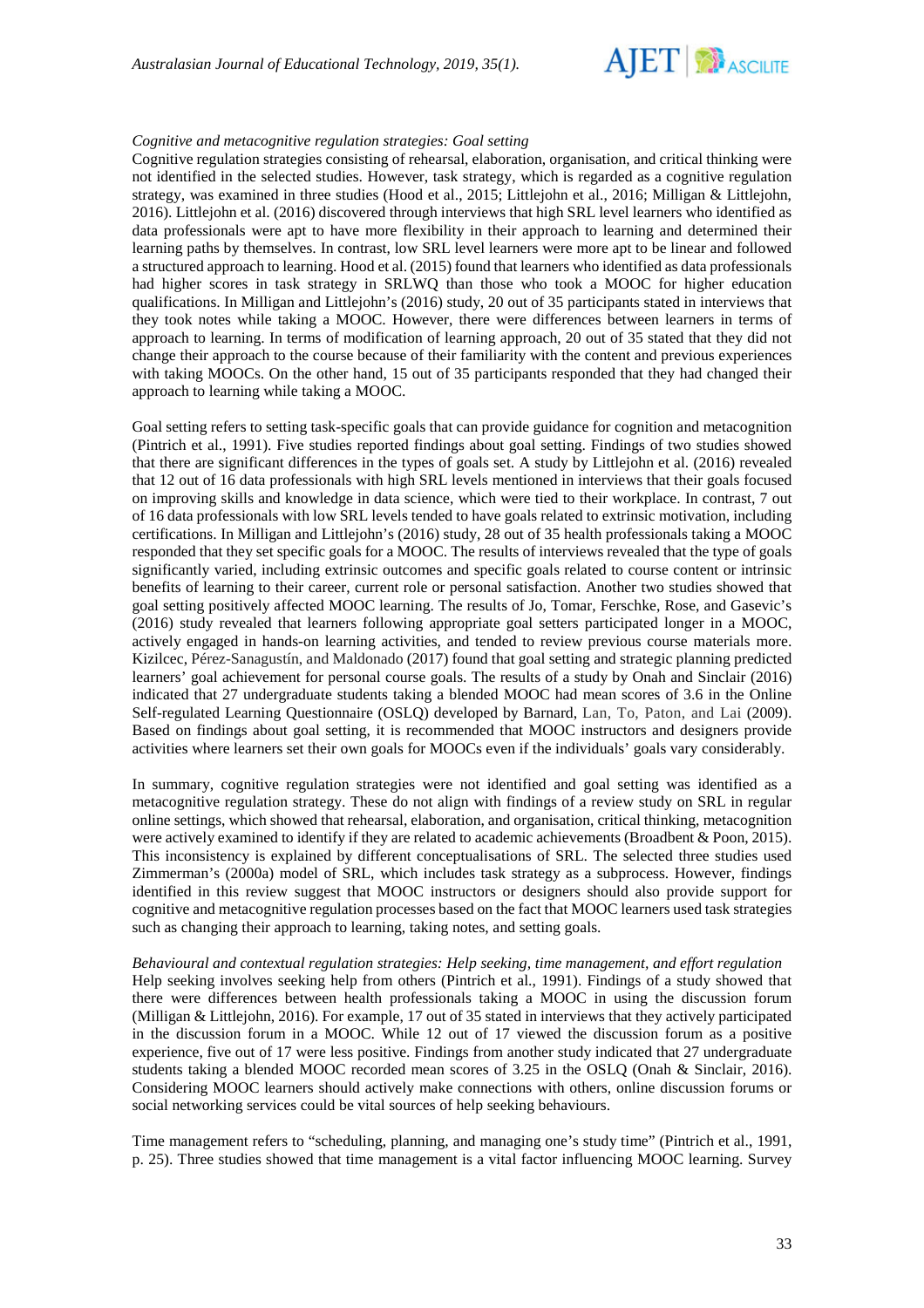

results in Nawrot and Doucet's (2014) research showed that poor time management was the main cause of dropping out of a MOOC. In addition, the results of a study by Onah and Sinclair (2016) revealed that 27 undergraduate students taking a blended MOOC had low-level of time management scores in the OSLQ, showing mean scores of 2.95. These results are supported by several MOOC study findings that issues with time were one of the reasons for disengaging from MOOCs (Kizilcec & Halawa, 2015). However, traditional online course findings showed that students who completed traditional online courses differed significantly from dropout students with respect to academic locus of control and metacognitive selfregulation (Lee, Choi, & Kim, 2012). These differences in dropout reasons might be explained by the more autonomous structures of MOOCs or personal reasons such as workplace workload and requirements, which could lead to poor time management. In addition, in a study by Kizilcec et al. (2016), a survey of successful MOOC learners revealed that time management was considered as one of the most important SRL strategies for succeeding in MOOCs. This finding is supported by the results of a review study on SRL in online higher education settings showing that time management was positively related to academic performances (Broadbent & Poon, 2015). Based on these findings, MOOC designers and practitioners should examine how to effectively support time management in a broad range of MOOC learners.

Effort regulation refers to controlling one's own effort and attention (Pintrich et al., 1991). The results of a survey in a study by Kizilcec et al. (2016) showed that effort regulation was the most important SRL strategy recommended by successful MOOC learners. While conclusions cannot be drawn from this single study, effort regulation strategy could be important in MOOC learning in light of previous findings that effort regulation strategy was positively correlated with improvement of academic achievement in regular online learning settings (Broadbent & Poon, 2015). Learners are likely to complete a course and succeed in MOOCs if they are able to persist when they face distractions such as other websites while watching lecture videos and undertaking uninteresting tasks.

### *New type of SRL behaviours emerging from MOOC data*

Findings from two studies showed that a new type of SRL behaviours which has not been identified in existing SRL models (e.g., Pintrich, 2000, Zimmerman, 2000a) emerged from MOOC data. In Diana, Eagle, Stamper, and Koedinger's (2016) study, results showed that attempting activities during video playback and re-reading page views were predictive of final exam performance. Campbell, Gibbs, Najafi, and Severinski (2014) found that learners used lecture videos and discussion forums as resources for SRL strategies while repeatedly attempting to take quizzes from clickstream MOOC data. Little has been uncovered about these new types of SRL behaviours in regular online settings. It could be attributed to the unique structures of MOOCs. As most MOOCs are designed with short lecture videos that include embedded questions, auto-graded quizzes and online discussion forums, behaviours related to them could be a new indication of how learners regulate their MOOC learning.

## **RQ 4: What supports have been suggested to promote SRL in MOOCs?**

#### *SRL interventions*

SRL interventions were identified in four studies. Two interventions were software programs: a Learning Tracker prototype widget designed with features that allow MOOC learners to compare their behaviours with successful MOOC learners' behaviours (Davis, Chen, Jivet, Hauff, & Houben, 2016), and ProSOLO software, which provides tracking of students' learning processes and course competencies (Dawson, Joksimović, Kovanović, Gašević, & Siemens, 2015). One intervention consisted of prompts of study tips on recommended SRL strategies in MOOCs (Kizilcec et al., 2016). Another intervention was a discussion of SRL strategies in a face-to-face MOOC study group (Chen & Chen, 2015). In addition, there were two types of interventions: retrieval practice cues embedded in a video lecture and a study planning module consisting of questions, examples, and reflection prompts (Davis, Chen, van der Zee, Hauff, & Houben, 2016).

Among these SRL interventions, only the Learning Tracker prototype widget significantly increased students' success in terms of the final grade and engagement in the dimension of timeliness of the quiz answers (Davis, Chen, Jivet, et al., 2016). Learning Tracker is a dashboard, the main features of which are providing feedback and promoting metacognition through data visualisations of learners' own behaviours and successful learners' behaviours. On the other hand, four studies did not find any positive effects from SRL interventions. In a study by Kizilcec et al. (2016), there was no statistically significant difference in course outcomes and persistence between groups who were presented with study tips on SRL strategies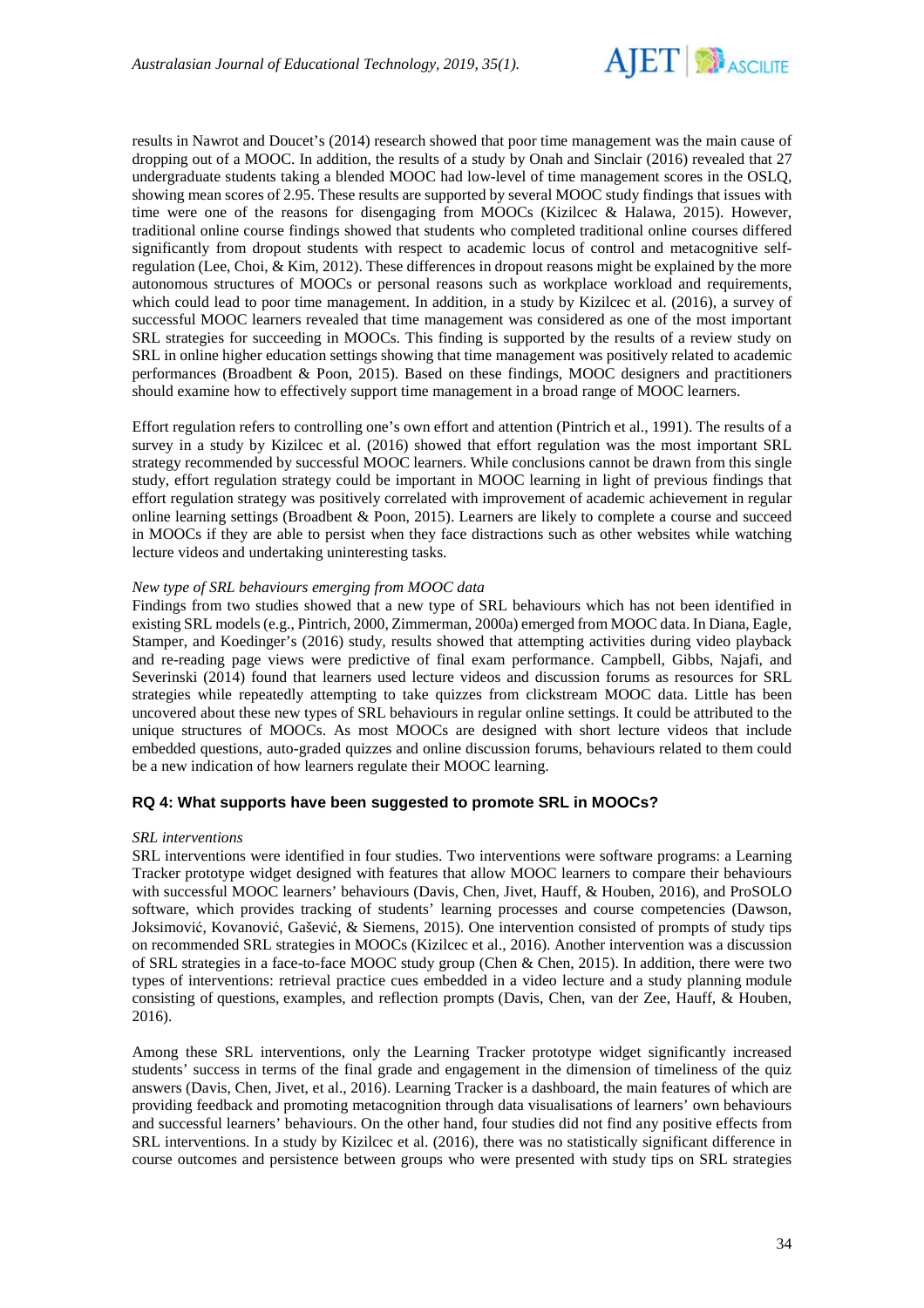

employed by successful MOOC learners and those who were not. Dawson et al. (2015) revealed that the number of completed competencies in a MOOC was low in the ProSOLO software, which was developed based on the principles of SRL. Davis, Chen, van der Zee, et al. (2016) found that there were no statistically significant differences in weekly quiz grades and final grades between learners who got retrieval practice cues embedded in a video lecture in a MOOC and those who did not. In addition, there were no statistically significant differences in final grades, course persistence, and engagement between MOOC learners who were exposed to a module about study planning and those who were not (Davis, Chen, van der Zee, et al., 2016). Chen and Chen (2015) did not investigate the effectiveness of a discussion of SRL in a MOOC study group.

In traditional online courses, training and prompting have been mainly identified as effective interventions to support students' SRL for academic performances (Rowe & Rafferty, 2013). In addition, web-based pedagogical tools and Web 2.0 tools have been used in online courses to promote SRL (e.g., Dabbagh & Kitsantas, 2005; Kitsantas & Dabbagh, 2011). On the other hand, researchers have tried to design SRL interventions such as a dashboard or platform that could be embedded in MOOCs. In light of these findings, MOOC researchers could design and develop unique software programs which fit in with MOOC platforms and provide personalised support for SRL. In addition, successful MOOC learners' SRL behaviours have been used as an indication of desired learner behaviours in MOOCs. These findings suggest that MOOC designers could consider the desired SRL behaviours which are applicable to most MOOC learners and how to promote their metacognition.

### *MOOC design*

Five studies proposed different MOOC designs to promote SRL in MOOCs. Park, Cha, and Lee (2016) developed design guidelines for learning analytics to promote learners' SRL in MOOCs, as shown in Table 3.

| ×<br>۰,<br>×<br>٠<br>×<br>٧<br>ı |  |
|----------------------------------|--|
|----------------------------------|--|

| <b>Dimensions of SRL strategies</b> | Final design guidelines for facilitating SRL in MOOC                                        |
|-------------------------------------|---------------------------------------------------------------------------------------------|
|                                     | environments                                                                                |
| 1. Self-evaluation                  | 1.1. Content analysis of learners' reflection                                               |
|                                     | 1.2. Learning history compared to others (achievements, progress,                           |
|                                     | activities, e-portfolio, etc.)                                                              |
| 2. Organising and                   | 2.1. Learners' preferred contents types (video clips, texts, images,                        |
| transforming                        | voices, etc.)                                                                               |
|                                     | 2.2. Student's participant activity records to upload and author                            |
|                                     | contents                                                                                    |
| 3. Goal setting and planning        | 3.1. Setting learning objectives and plans for effective time<br>management                 |
|                                     | 3.2. Monitoring learners' plans                                                             |
| 4. Keeping records and              | 4.1 Records of students' learning activities such as note-taking,                           |
| monitoring                          | searching, downloading, and printing                                                        |
| 5. Rehearing and memorising         | 5.1 Details about participation in the exercise, discussion,                                |
|                                     | homework, etc.                                                                              |
| 6. Reviewing records                | 6.1 Quantitative and qualitative analysis of learning exercise such as                      |
|                                     | quiz, discussions and exams for reviewing                                                   |
| 7. Seeking information              | 7.1. References and links referred by learners and others                                   |
| 8. Seeking social assistance        | 8.1. Q&A to overcome problems or solve the problems                                         |
| 9. Self-consequences                | 9.1. History of certificates or credits with invested time and earned<br>achievement scores |
|                                     | 9.2. Enrolled and completed rates of courses monthly or annually                            |
| 10. Structuring personalised        | 10.1. Recommending courses for each learners' level or interest                             |
| learning environments               |                                                                                             |
|                                     | 10.2. Feedback on learning success and failure appropriate for                              |
|                                     | individual learning                                                                         |

*Design guidelines of learning analytics to promote SRL in MOOCs*

*Note*. Adapted from Park et al., 2016.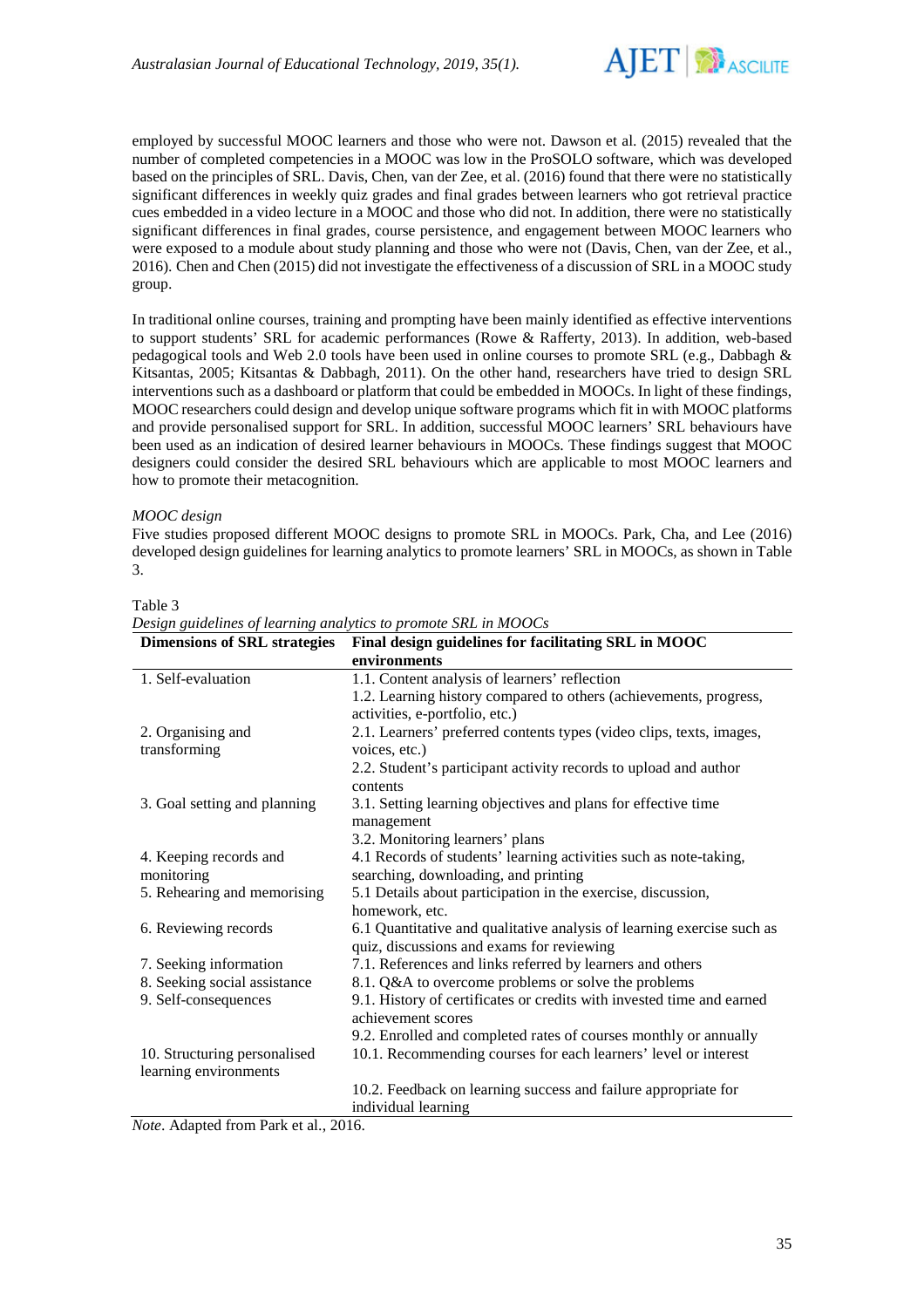

Milligan and Griffin (2016) derived four MOOC design principles from progression of developmental continuum of crowd-sourced learning (C-SL) capability, which refers to the capability to create higher order learning. Among them, the second and fourth design principles address how to design a MOOC to promote SRL, as shown in Table 4.

Table 4

*Design principles to promote SRL in a MOOC*

Design principle 2: Scaffold activities to generate and support self-regulation, crowd-sourced learning

- Redesigned automated assessments as extension activities, exploring application and synthesis rather than recall and understanding of concepts covered in video materials.
- Doubled the number of automated quizzes and quiz questions, to cover most aspects of the course, allowing recursiveness, focus, and critical consumption.
- Targeted new quiz exercises to areas of confusion identified in first running
- Trimmed videos to reduce viewing time overall to encourage time commitment to production and engagement rather than consumption.
- Designed quiz exercises to clarity for participants the professional standards inherent in the major assignment, providing practice on using the rubrics provided for peer- and self-assessment.

Design principle 4: Support participants' metacognition of how to learn in a MOOC

- Messaged through weekly emails about purposes of forums, encouraging dialogues and reciprocity, risk-taking and perspective taking, and production.
- Provided a resource site that included description of expert behaviour and self-assessment tools *Note*. Adapted from Milligan & Griffin, 2016.

García Espinosa, Tenorio Sepúlveda, and Ramírez Montoya (2015) proposed a template design for MOOCs focusing on self-motivation and self-regulation to increase persistence and active participation of less motivated-students in a MOOC. Table 5 shows examples of a MOOC design template focusing on SRL.

Table 5

*Template design of MOOC focusing on self-regulation and self-motivation*

| <b>Type of activity</b>                                                                                                                                                                                                                                                                                                                                         | <b>Activity detail</b>           | <b>OER</b> support activities    |
|-----------------------------------------------------------------------------------------------------------------------------------------------------------------------------------------------------------------------------------------------------------------------------------------------------------------------------------------------------------------|----------------------------------|----------------------------------|
| Recognize low self-regulated or                                                                                                                                                                                                                                                                                                                                 | Describe and justify the         | Survey, etc.                     |
| self-motivated students                                                                                                                                                                                                                                                                                                                                         | procedure to identify such       |                                  |
|                                                                                                                                                                                                                                                                                                                                                                 | students.                        |                                  |
| Self-regulation promotion                                                                                                                                                                                                                                                                                                                                       | Generalized or voluntary call to | Corrective activity, monitoring, |
|                                                                                                                                                                                                                                                                                                                                                                 | identify low self-regulated      | etc.                             |
|                                                                                                                                                                                                                                                                                                                                                                 | students to perform activities   |                                  |
|                                                                                                                                                                                                                                                                                                                                                                 | such as reducing distractions,   |                                  |
|                                                                                                                                                                                                                                                                                                                                                                 | improving organization,          |                                  |
|                                                                                                                                                                                                                                                                                                                                                                 | distinguishing important         |                                  |
|                                                                                                                                                                                                                                                                                                                                                                 | information, looking for         |                                  |
|                                                                                                                                                                                                                                                                                                                                                                 | assistance, etc. Offer at least  |                                  |
|                                                                                                                                                                                                                                                                                                                                                                 | seven activities.                |                                  |
| $\mathcal{M}$ , $\mathcal{M}$ , $\mathcal{M}$ , $\mathcal{M}$ , $\mathcal{M}$ , $\mathcal{M}$ , $\mathcal{M}$ , $\mathcal{M}$ , $\mathcal{M}$ , $\mathcal{M}$ , $\mathcal{M}$ , $\mathcal{M}$ , $\mathcal{M}$ , $\mathcal{M}$ , $\mathcal{M}$ , $\mathcal{M}$ , $\mathcal{M}$ , $\mathcal{M}$ , $\mathcal{M}$ , $\mathcal{M}$ , $\mathcal{M}$ , $\mathcal{M}$ , |                                  |                                  |

*Note*. Adapted from García Espinosa et al., 2015.

Nawrot and Doucet (2014) proposed MOOC system features as a solution to address time management, which, as Table 6 shows, was identified as a main cause of dropping out from a MOOC.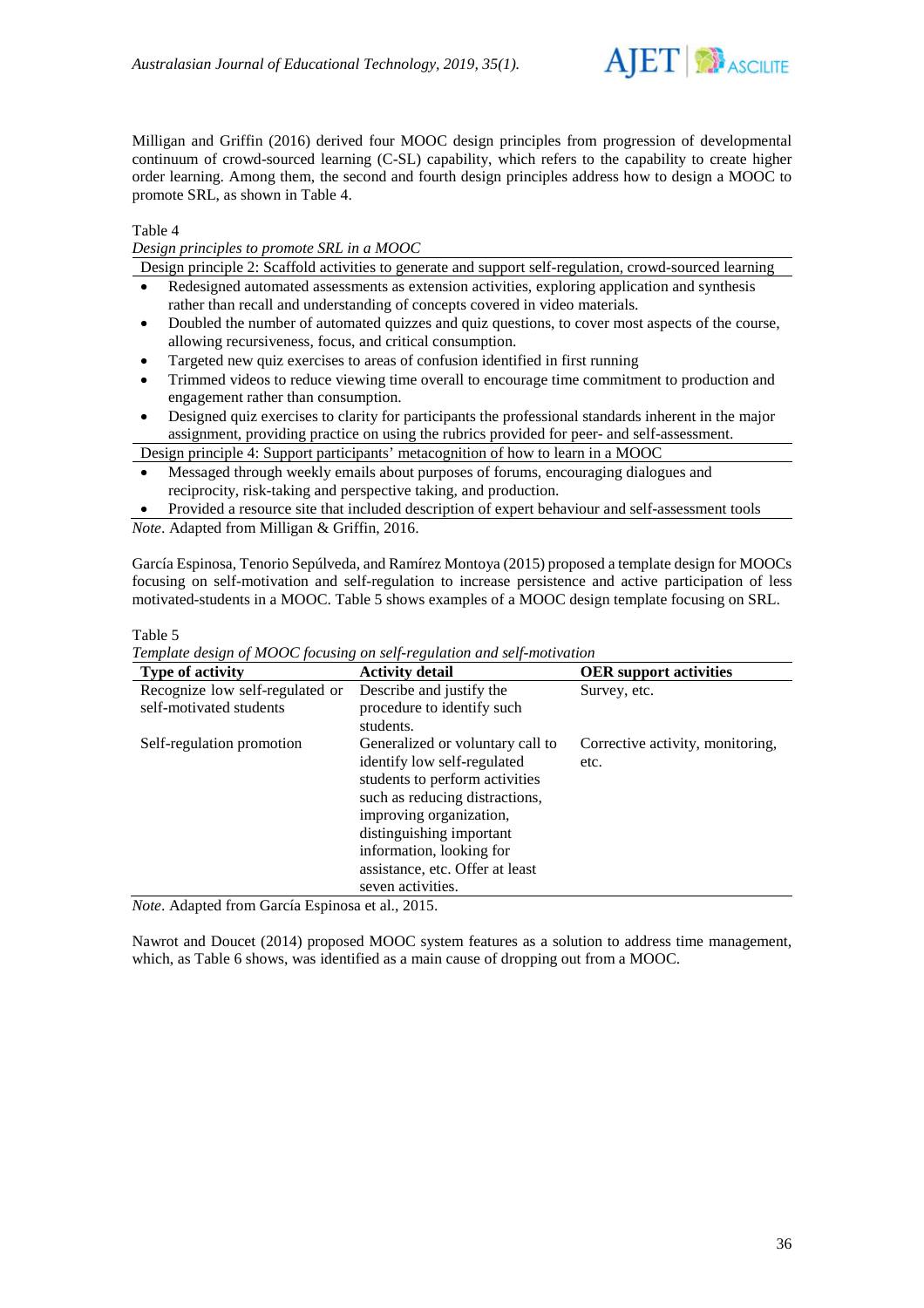

| <b>Phases</b>             | <b>System features</b>                                             |
|---------------------------|--------------------------------------------------------------------|
| Planning                  | 1) Tasks and activities identification                             |
|                           | : MOOC platforms should offer the possibility to specify the tasks |
|                           | needed to accomplish the goals (specifically courses to take and   |
|                           | external resources to check)                                       |
|                           | 2) Time allocation                                                 |
|                           | : MOOC platform should also provide support for predictive time    |
|                           | allocation.                                                        |
|                           | 3) Scheduling features                                             |
|                           | : MOOC platform should assist their users in scheduling.           |
| Practislng and monitoring | MOOC platforms should send reminders, solve potential conflicts    |
|                           | and visualize progress.                                            |
| Evaluating                | MOOC platforms should provide them with reports on their progress  |
|                           | on each course and offer an overall progress report.               |

Table 6 *Proposed MOOC system features to support time management*

*Note*. Adapted from Nawrot & Doucet, 2015.

Littlejohn and Milligan (2015) proposed two sets of design tools that can guide instructors and instructional designers in designing MOOCs to support professional learners' SRL: MOOC-SRL patterns and MOOC Design Team Questionnaire.

First, SRL patterns were designed based on the results of a survey and interview. They were presented in five categories: adaptable course goals/objectives, reflect on both theory and practice, capitalize on diversity, break down the barriers, and productive MOOCs. First, *adaptable course goal/objectives* explains that instead of setting rigid course objectives, it is recommended that instructors enable MOOC learners to set their own goals, which increases motivation and academic outcomes. Second, *reflect on both theory and practice* allows learners to connect what they learned in a MOOC with their professional work. Third, *capitalise on diversity* explains that MOOCs designers can allows learners to interact with others and build community unity by changing the challenges resulting from MOOC learners' diverse backgrounds and characteristics into benefits. Fourth, in the *break down the barriers* category, MOOC designers can encourage learners to bring their professional networks into courses, which can break down the barriers between work and learning. Finally, *productive MOOCs* explains that designers can provide authentic tasks to make MOOC learning more valuable to learners.

The MOOC Design Team Questionnaire was developed to help platform developers, course design teams, and instructors and course teaching assistants to design MOOCs that better support MOOC learners' SRL. It consisted of five broad categories: pedagogy overall, SRL overall, forethought phase, performance, and self-reflection.

In summary, each study designed a MOOC with a different focus. Perhaps the different theoretical frameworks of SRL such as Zimmerman and Pons' (1986) model and Zimmerman's (2000a) model lead to different forms of design guidelines or principles. As conceptualisations of SRL are diverse, MOOC designers could consider and select an appropriate framework of SRL when designing a MOOC. In addition, designing activities to promote SRL as well as aspects of technology such as lecture videos and automated-assessment could be a possible factor that MOOC designers or instructors could consider when designing MOOCs. While research on designing regular online courses has mainly focused on the integration of Web-based social media technologies with course design (e.g., Fisher & Baird, 2005) or practical guidelines for instructors (Artino, 2008), specific design guidelines or templates have been proposed in selected studies. Findings identified in this review provide new insights on how to design MOOCs to support the SRL of a broad range of MOOC learners.

# **Conclusion**

This systematic review describes the current state of research on SRL in MOOCs. This study showed that research on SRL in MOOCs has increasingly grown, as evidenced by the fact that articles from 2008 to 2016 were reviewed, but no relevant articles were identified until 2014. However, since 2014, 20 studies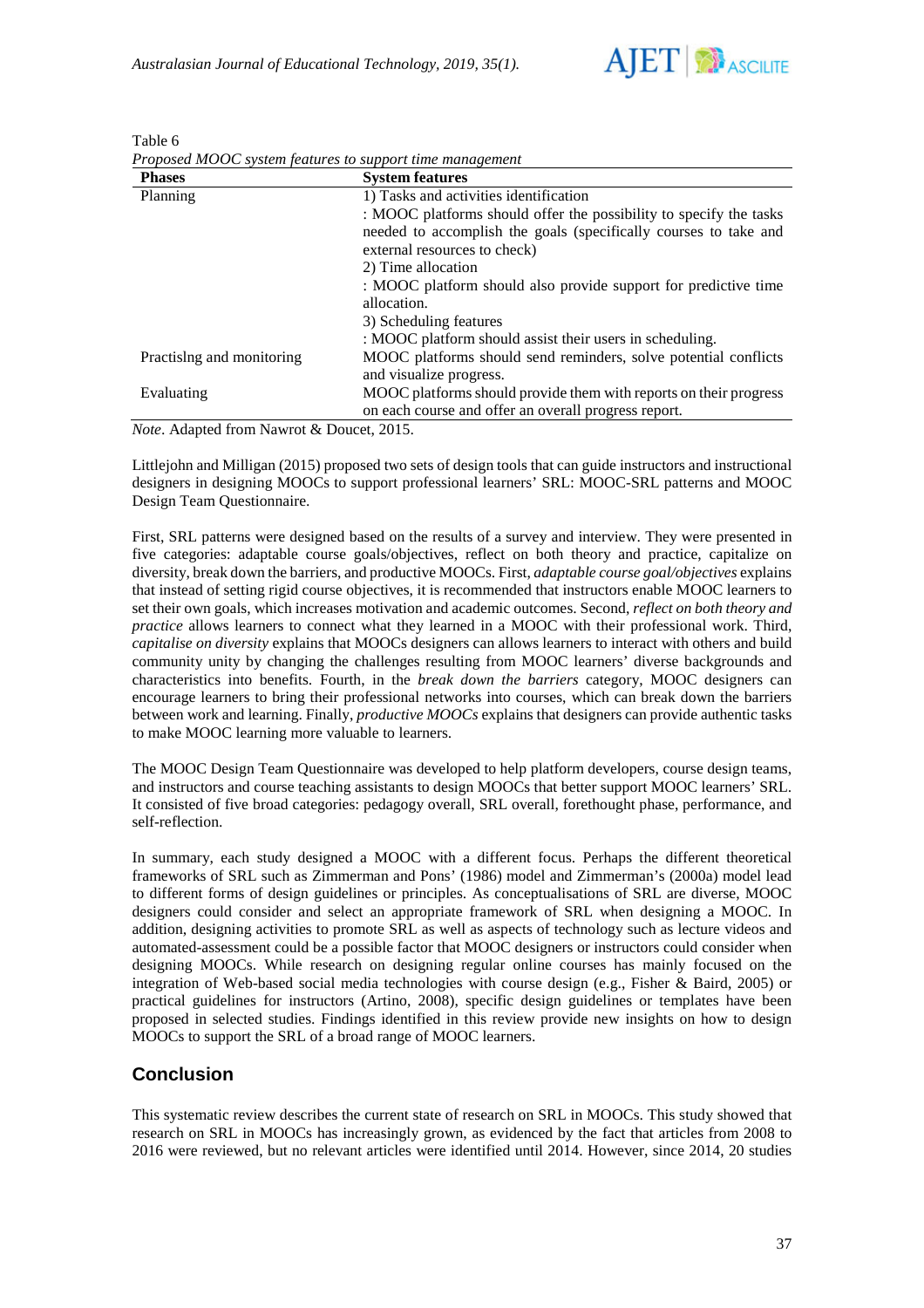

on SRL in MOOC have been published and an approved manuscript to be published in 2017 was identified. The findings of the present review confirmed the importance of SRL in MOOCs. It was revealed that SRL positively affected MOOC learning and learners used SRL strategies in MOOCs. Self-efficacy, task value, and goal setting have been examined as motivational regulation strategies. Particular cognitive regulation strategies were not identified and goal setting was identified as metacognitive regulation strategy in selected studies. Help seeking, time management, and effort regulation were identified as behavioural regulation strategies. Findings of SRL in MOOCs tend to be different from those of SRL in traditional online learning with respect to SRL strategy. This is attributed to different frameworks of SRL and the unique characteristics of MOOCs. In addition, it was found that diverse interventions such as dashboard and platform, and design guidelines or principles were suggested. Findings of this review could offer potential new insights and directions for future research on MOOCs. In addition, this study could provide MOOC practitioners with information about MOOC learner behaviours related to SRL and the importance of supporting SRL in MOOCs.

There are limitations when considering the implications of this study. As the search period for identifying potential articles concluded at a certain date, any articles published after that point would not be identified in this review. In addition, the scope of this review is limited to comparisons between empirical studies on SRL in traditional online courses and MOOCs. SRL strategies which were not grounded in Pintrich's (2000) model of SRL were not analysed. Based on the findings of this review, directions for future research are provided. First, researchers should investigate SRL in MOOC environments in an ongoing basis to contribute to the growing body of literature. In addition, they should investigate other SRL strategies that were not reviewed in this study, relationships between SRL strategies, and other aspects of SRL such as emotion regulation by using different models of SRL. Another recommendation is to further examine indications of new types of SRL behaviours from other MOOC data. Researchers should also examine the effectiveness of MOOC designs that were proposed in the selected studies. Finally, SRL of different professionals such as teachers in different contexts should be explored.

# **References**

- Artino, A. R. (2007). Self-regulated learning in online education: A review of the empirical literature. *International Journal of Instructional Technology and Distance Learning, 4*(6), 3–18. Retrieved from [http://itdl.org/Journal/Jun\\_07/article01.htm](http://itdl.org/Journal/Jun_07/article01.htm)
- Artino, A. R. (2008). Promoting academic motivation and self-regulation: Practical guidelines for online instructors. *TechTrends, 52*(3), 37–45.<http://dx.doi.org/10.1007/s11528-008-0153-x>
- Barnard, L., Lan, W. Y., To, Y. M., Paton, V. O., & Lai, S. L. (2009). Measuring self-regulation in online and blended learning environments. *The Internet and Higher Education, 12*(1), 1–6. <http://dx.doi.org/10.1016/j.iheduc.2008.10.005>
- Barnes, C. (2013). MOOCs: The challenges for academic librarians. *Australian Academic and Research Libraries, 44*(3), 163–175. <http://dx.doi.org/10.1080/00048623.2013.821048>
- Boekaerts, M. (1996). Self-regulated learning at the junction of cognition and motivation. *European Psychologist, 1*(2), 100–112. <http://dx.doi.org/10.1027/1016-9040.1.2.100>
- Broadbent, J., & Poon, W. L. (2015). Self-regulated learning strategies & academic achievement in online higher education learning environments: A systematic review. *The Internet and Higher Education, 27,* 1–13.<http://dx.doi.org/10.1016/j.iheduc.2015.04.007>
- Butler, D. L., & Winne, P. H. (1995). Feedback and self-regulated learning: A theoretical synthesis. *Review of Educational Research, 65*(3), 245–281. <http://dx.doi.org/10.3102/00346543065003245>
- Campbell, J., Gibbs, A., Najafi, H., & Severinski, C. (2014). A comparison of learner intent and behaviour in live and archived MOOCs. *International Review of Research in Open and Distance Learning, 15*(5), 235–262. Retrieved from <http://www.irrodl.org/index.php/irrodl/article/view/1854/3097>
- Chen, Y. H., & Chen, P. J. (2015). MOOC study group: Facilitation strategies, influential factors, and student perceived gains. *Computers & Education, 86*, 55-70. <http://dx.doi.org/10.1016/j.compedu.2015.03.008>
- Cho, M., & Shen, D. (2013). Self-regulation in online learning. *Distance Education, 34*(3), 290–301. <http://dx.doi.org/10.1080/01587919.2013.835770>
- Dabbagh, N., & Kitsantas, A. (2005). Using web-based pedagogical tools as scaffolds for self-regulated learning. *Instructional Science, 33*(5-6), 513–540[. http://dx.doi.org/10.1007/s11251-005-1278-3](http://dx.doi.org/10.1007/s11251-005-1278-3)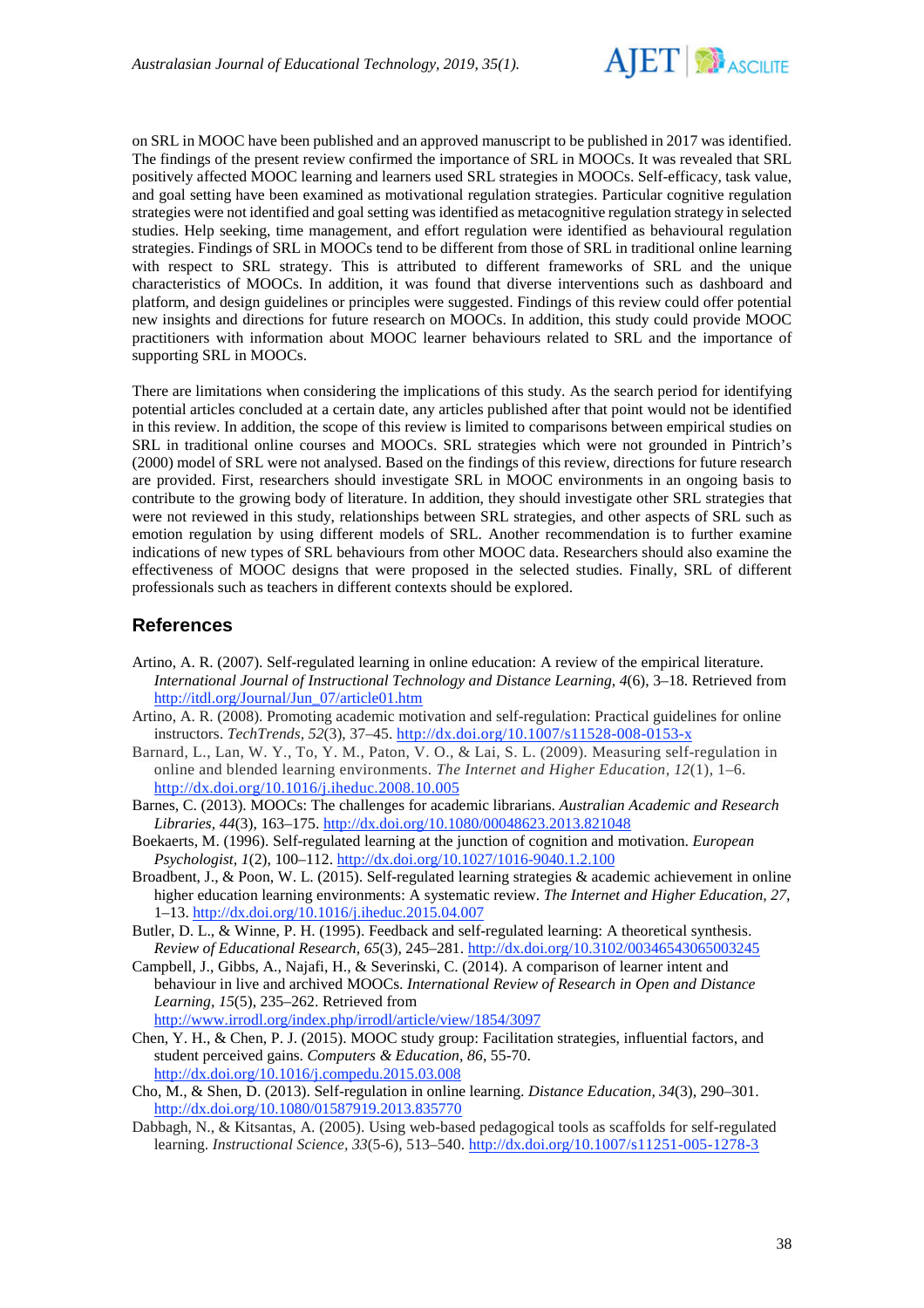

- Daniel, J., Cano, E. V., & Cervera, M. G. (2015). The future of MOOCs: Adaptive learning or business model? *International Journal of Educational Technology in Higher Education, 12*(1), 64–73. <http://dx.doi.org/10.7238/rusc.v12i1.2475>
- Davis, D. J., Chen, G., Jivet, I., Hauff, C., & Houben, G. (2016). Encouraging metacognition and selfregulation in MOOCs through increased learner feedback. *CEUR Workshop Proceedings*, *1596*, 17– 22. Retrieved fro[m http://ceur-ws.org/Vol-1596/paper3.pdf](http://ceur-ws.org/Vol-1596/paper3.pdf)
- Davis D., Chen G., van der Zee T., Hauff C., & Houben G. J. (2016). Retrieval practice and study planning in MOOCs: Exploring classroom-based self-regulated learning strategies at scale. In K. Verbert, M. Sharples, & T. Klobučar (Eds.), *Adaptive and adaptable learning* (pp. 57–71). Cham: Springer. [http://dx.doi.org/10.1007/978-3-319-45153-4\\_5](http://dx.doi.org/10.1007/978-3-319-45153-4_5)
- Dawson, S., Joksimović, S., Kovanović, V., Gašević, D., & Siemens, G. (2015, July). Recognising learner autonomy: Lessons and reflections from a joint x/c MOOC. In T. Thomas, E. Levin, P. Dawson, K. Fraser, & R. Hadgraft (Eds.), *Research and development in higher education: Learning*  for Life and Work in a Complex World (Vol. 38, pp. 117–129). Milperra: Higher Education Research and Development Society of Australasia.
- deWaard, I. (2011, July 25). Explore a new learning frontier: MOOCs. *Learning Solutions Magazine.*  Retrieved fro[m https://www.learningsolutionsmag.com/articles/721/explore-a-new-learning-frontier](https://www.learningsolutionsmag.com/articles/721/explore-a-new-learning-frontier-moocs)[moocs](https://www.learningsolutionsmag.com/articles/721/explore-a-new-learning-frontier-moocs)
- Diana, N., Eagle, M., Stamper, J., & Koedinger, K. R. (2016, June). Extracting measures of active learning and student self-regulated learning strategies from MOOC data. In T. Barnes, M. Chi, & M. Feng (Eds.), *Proceedings of the 9th International Conference on Educational Data Mining* (pp. 583– 584). Raleigh, NC: International Educational Data Mining Society.
- Downes, S. (2008). Places to go: Connectivism & connective knowledge. *Innovate: Journal of Online Education*, *5*(1), 6. Retrieved from<http://nsuworks.nova.edu/innovate/vol5/iss1/6/>
- Educause Learning Initiative. (2011). 7 things you should know about MOOCs. *Educause Learning Initiative*. Retrieved fro[m https://library.educause.edu/~/media/files/library/2011/11/eli7078-pdf.pdf](https://library.educause.edu/%7E/media/files/library/2011/11/eli7078-pdf.pdf)
- Fisher, M., & Baird, D. E. (2005). Online learning design that fosters student support, self-regulation, and retention. *Campus-Wide Information Systems, 22*(2), 88–107. <http://dx.doi.org/10.1108/10650740510587100>
- García Espinosa, B. J., Tenorio Sepúlveda, G. C., & Ramírez Montoya, M. S. (2015). Self-motivation challenges for student involvement in the Open Educational Movement with MOOC. *Revista De Universidad Y Sociedad Del Conocimiento, 12*(1), 91–103.<http://dx.doi.org/10.7238/rusc.v12i1.2185>
- Gasevic, D., Kovanovic, V., Joksimovic, S., & Siemens, G. (2014). Where is research on massive open online courses headed? A data analysis of the MOOC Research Initiative. *The International Review of Research in Open and Distributed Learning, 15*(5), 134–176. Retrieved from <http://www.irrodl.org/index.php/irrodl/article/view/1954/3099>
- Glance, D. G., Forsey, M., & Riley, M. (2013). The pedagogical foundations of massive open online courses. *First Monday, 18*(5). <http://dx.doi.org/10.5210/fm.v18i5.4350>
- Greenhalgh, T., & Peacock, R. (2005). Effectiveness and efficiency of search methods in systematic reviews of complex evidence: Audit of primary sources. *British Medical Journal, 331*(7524), 1064– 1065.<http://dx.doi.org/10.1136/bmj.38636.593461.68>
- Hood, N., Littlejohn, A., & Milligan, C. (2015). Context counts: How learners' contexts influence learning in a MOOC. *Computers & Education, 91*, 83–91. <http://dx.doi.org/10.1016/j.compedu.2015.10.019>
- Johnson, L., Becker, S., Estrada, V. & Freeman, A. (2014)*. NMC Horizon report: 2014 Higher Education Edition.* Austin, TX: New Media Consortium.
- Jo, Y., Tomar, G., Ferschke, O., Rose, C. P., & Gasevic, D. (2016). Expediting support for social learning with behavior modeling. *arXiv preprint arXiv:1605.02836.* Retrieved from <https://arxiv.org/pdf/1605.02836.pdf>
- Kitsantas, A., & Dabbagh, N. (2011). The role of Web 2.0 technologies in self-regulated learning. *New Directions for Teaching and Learning, 2011*(126), 99–106[. http://dx.doi.org/10.1002/tl.448](http://dx.doi.org/10.1002/tl.448)
- Kizilcec, R. F., & Halawa, S. (2015, March). *Attrition and achievement gaps in online learning*. Paper presented at Learning@Scale 2015, Vancouver.<http://dx.doi.org/10.1145/2724660.2724680>
- Kizilcec, R. F., Pérez-Sanagustín, M., & Maldonado, J. J. (2016, April). Recommending self-regulated learning strategies does not improve performance in a MOOC. Paper presented at Learning@Scale 2016, Edinburgh.<http://dx.doi.org/10.1145/2876034.2893378>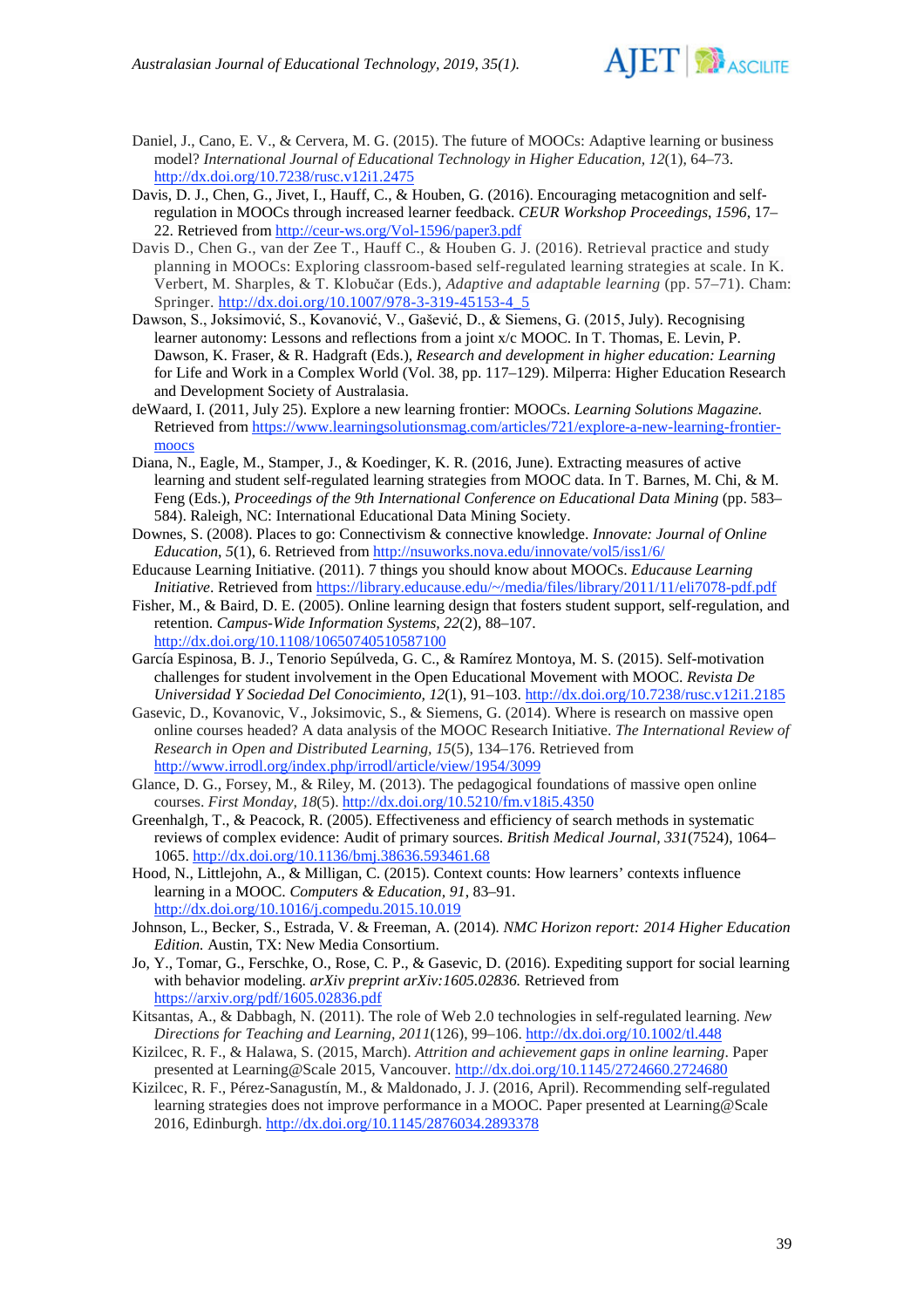

- Kizilcec, R. F., Pérez-Sanagustín, M., & Maldonado, J. J. (2017). Self-regulated learning strategies predict learner behavior and goal attainment in Massive Open Online Courses. *Computers & Education, 104,* 18–33.<http://dx.doi.org/10.1016/j.compedu.2016.10.001>
- Lee, Y., Choi, J., & Kim, T. (2012). Discriminating factors between completers of and dropouts from online learning courses. *British Journal of Educational Technology*, *44*(2), 328–337. <http://dx.doi.org/10.1111/j.1467-8535.2012.01306.x>
- Liang-Yi, C. (2015). Exploring the effectiveness of self-regulated learning in Massive Open Online Courses on non-native English speakers. *International Journal of Distance Education Technologies, 13*(3), 61–73.<http://dx.doi.org/10.4018/IJDET.2015070105>
- Littlejohn, A., Hood, N., Milligan, C., & Mustain, P. (2016). Learning in MOOCs: Motivations and selfregulated learning in MOOCs. *The Internet and Higher Education, 29,* 40–48. <http://dx.doi.org/10.1016/j.iheduc.2015.12.003>
- Littlejohn, A., & Milligan, C. (2015). Designing MOOCs for professional learners: Tools and patterns to encourage self-regulated learning. *eLearning Papers, 42*, 38–45. Retrieved from [http://oro.open.ac.uk/46385/3/Design\\_Patterns\\_for\\_Open\\_Online\\_Teaching\\_and\\_Learning\\_Design\\_P](http://oro.open.ac.uk/46385/3/Design_Patterns_for_Open_Online_Teaching_and_Learning_Design_Paper_42_4.pdf) [aper\\_42\\_4.pdf](http://oro.open.ac.uk/46385/3/Design_Patterns_for_Open_Online_Teaching_and_Learning_Design_Paper_42_4.pdf)
- Magen-Nagar, N., & Cohen, L. (2016). Learning strategies as a mediator for motivation and a sense of achievement among students who study in MOOCs. *Education and Information Technologies,* 1–20. <http://dx.doi.org/10.1007/s10639-016-9492-y>
- Margaryan, A., Littlejohn, A., & Milligan, C. (2013). Self-regulated learning in the workplace: Learning goal attainment strategies and factors. *International Journal of Training and Development, 17*(4), 254–259.<http://dx.doi.org/10.1111/ijtd.12013>
- Milligan, C., & Littlejohn, A. (2016). How health professionals regulate their learning in massive open online courses. *The Internet and Higher Education, 31*, 113–121. <http://dx.doi.org/10.1016/j.iheduc.2016.07.005>
- Milligan, S. K., & Griffin, P. (2016). Understanding learning and learning design in MOOCs: A measurement-based interpretation. *Journal of Learning Analytics, 3*(2), 88–115. <http://dx.doi.org/10.18608/jla.2016.32.5>
- Morales Chan, M., Hernandez Rizzardini, R., Barchino Plata, R., & Amelio Medina, J. (2015). MOOC using cloud-based tools: A study of motivation and learning strategies in Latin America. *International Journal of Engineering Education, 31*(3), 901–911. Retrieved from [http://www.ijee.ie/latestissues/Vol31-3/22\\_ijee3046ns.pdf](http://www.ijee.ie/latestissues/Vol31-3/22_ijee3046ns.pdf)
- Nawrot, I., & Doucet, A. (2014, April). *Building engagement for MOOC students: Introducing support for time management on online learning platforms*. Paper presented at the 23rd International World Wide Web Conference, Seoul, South Korea. <http://dx.doi.org/10.1145/2567948.2580054>
- Onah, D. F. O, & Sinclair, J. E. (2016, September). A multi-dimensional investigation of self-regulated learning in a blended classroom context: A case study on eLDa MOOC*.* In M. E. Auer, G. Guralnick, & J. Uhomoibhi (Eds.), *Proceedings of the 19th International Conference on Interactive Collaborative Learning* (pp. 63–85). Springer[. http://dx.doi.prg/10.1007/978-3-319-50340-0](http://dx.doi.prg/10.1007/978-3-319-50340-0)
- Park, T. J., Cha, H. J., & Lee, G.Y. (2016). A study on design guidelines of learning analytics to facilitate self-regulated learning in MOOCs. *Educational Technology International, 17*(1), 117–150. Retrieved from [http://kset.or.kr/eti\\_ojs/index.php/instruction/article/viewFile/61/pdf\\_19](http://kset.or.kr/eti_ojs/index.php/instruction/article/viewFile/61/pdf_19)
- Perna, L. W., Ruby, A., Boruch, R. F., Wang, N., Scull, J., Ahmad, S., & Evans, C. (2014). Moving through MOOCs: Understanding the progression of users in massive open online courses. *Educational Researcher, 43*(9), 421–432[. https://doi.org/10.3102/0013189X14562423](https://doi.org/10.3102/0013189X14562423)
- Petticrew, M., & Roberts, H. (2008). *Systematic reviews in the social sciences: A practical guide*. Malden, MA: Blackwell.
- Pintrich, P. R. (1999). The role of motivation in promoting and sustaining self-regulated learning. *International Journal of Educational Research, 31*(6), 459–470. http://dx.doi.org/10.1016/S0883- 0355(99)00015-4
- Pintrich, P. R. (2000). The role of goal orientation in self-regulated learning, In M. Boekaerts, P.R. Pintrich, & M Zeidner (Eds.), *Handbook of self-regulation* (pp. 451–502). San Diego, CA: Academic.
- Pintrich, P. R., Smith, D. A. F., Garcia, T., & McKeachie, W. J. (1991). *A manual for the use of the Motivated Strategies for Learning Questionnaire (MSLQ)*. Ann Arbor: The University of Michigan.
- Schunk, D. H. (1989). Social cognitive theory and self-regulated learning. In B. J. Zimmerman & D. H. Schunk (Eds.), *Self-regulated learning and academic achievement: Theory, research, and practice* (pp. 83–110). New York, NY: Springer Verlag.